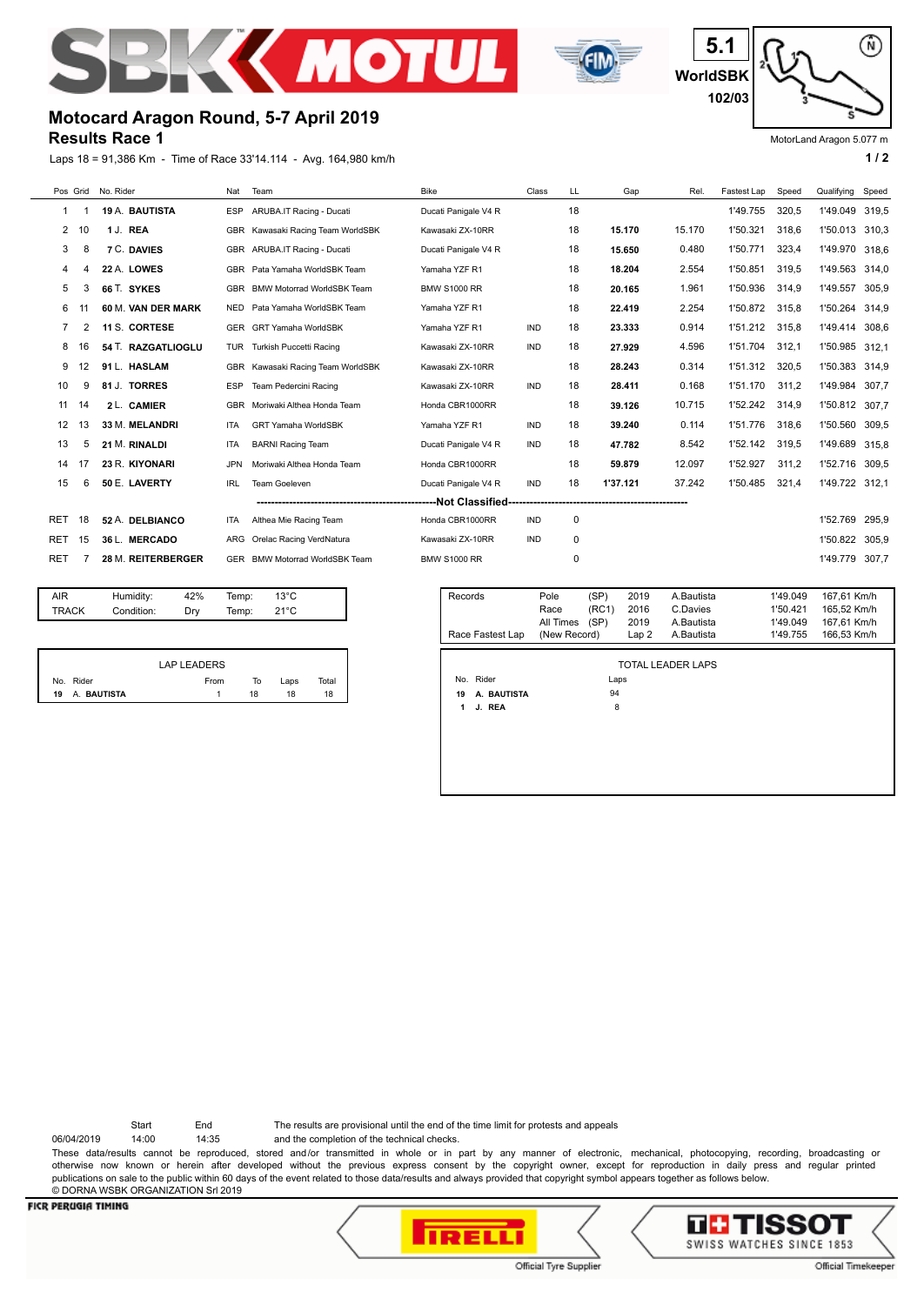



## **Results Race 1 Motocard Aragon Round, 5-7 April 2019**

MotorLand Aragon 5.077 m

**2 / 2**

⋒

| Time     | No. Rider       | Description                      | <b>Race Highlights</b> |
|----------|-----------------|----------------------------------|------------------------|
| 13.57.52 |                 | Warm-up Lap Start                |                        |
| 14.00.42 |                 | Start                            |                        |
| 14.00.51 | 28 Reiterberger | Crashed - Start Line             |                        |
| 14.01.22 | 28 Reiterberger | Out                              |                        |
| 14.02.15 | 36 Mercado      | Crashed - Turn 12                |                        |
| 14.02.23 | 52 Delbianco    | Crashed - Turn 12                |                        |
| 14.02.52 | 52 Delbianco    | Out                              |                        |
| 14.03.46 | 36 Mercado      | Out                              |                        |
| 14.04.20 |                 | New Lap Record                   |                        |
| 14.04.24 |                 | No Jump Start                    |                        |
| 14.06.56 | 36 Mercado      | <b>Medical Centre</b>            |                        |
| 14.06.56 | 52 Delbianco    | <b>Medical Centre</b>            |                        |
| 14.08.28 | 22 Lowes        | On Asphalt - Re-Joined - Turn 16 |                        |
| 14.33.45 | 50 Laverty      | Crashed - Turn 14                |                        |
| 14.34.38 | 50 Laverty      | Re-joined                        |                        |
| 14.35.39 |                 | End Of Session                   |                        |
|          |                 |                                  |                        |

Start End The results are provisional until the end of the time limit for protests and appeals

06/04/2019 14:00 14:35 and the completion of the technical checks. These data/results cannot be reproduced, stored and/or transmitted in whole or in part by any manner of electronic, mechanical, photocopying, recording, broadcasting or otherwise now known or herein after developed without the previous express consent by the copyright owner, except for reproduction in daily press and regular printed publications on sale to the public within 60 days of the event related to those data/results and always provided that copyright symbol appears together as follows below. © DORNA WSBK ORGANIZATION Srl 2019



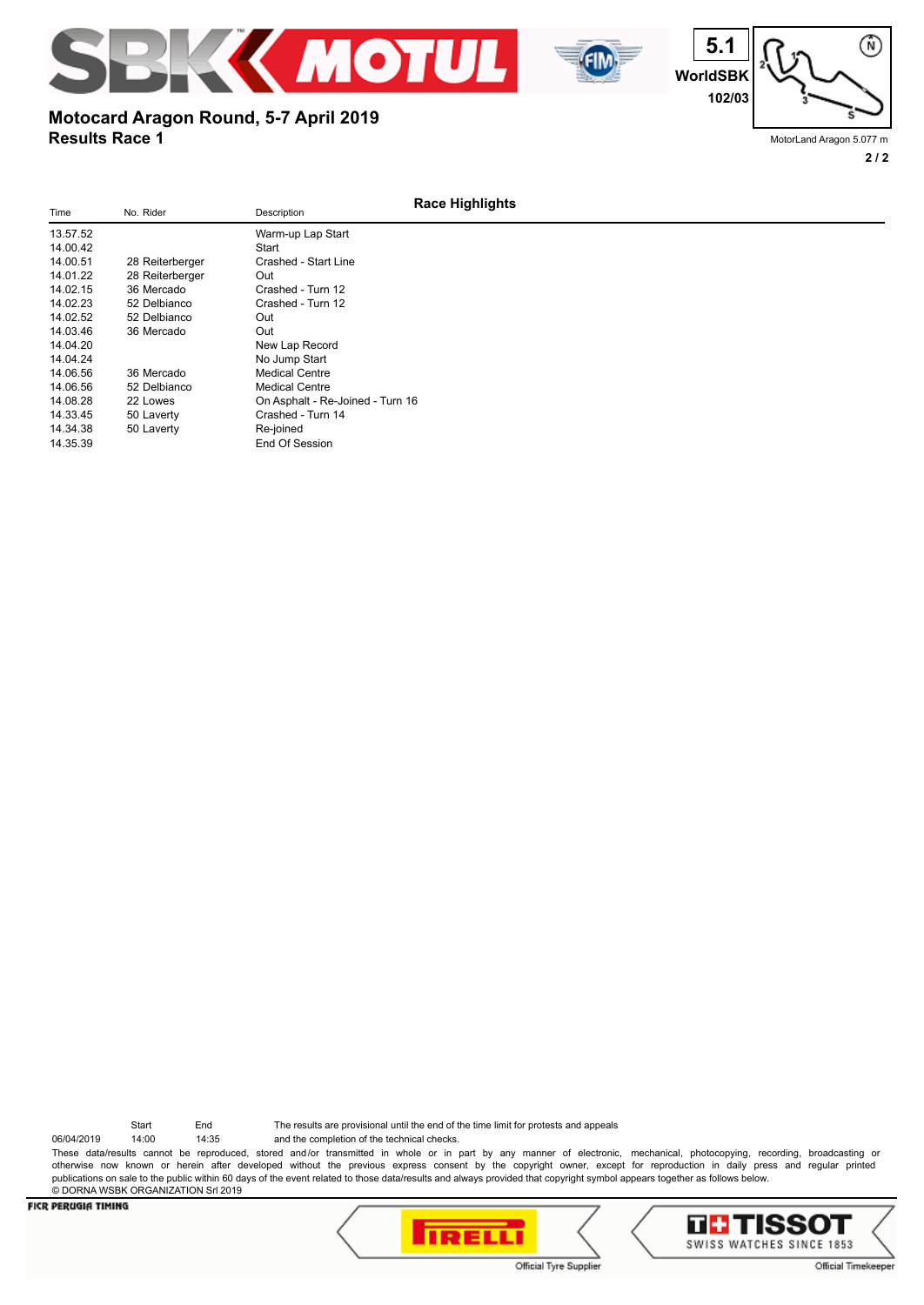



⋒ **8.1 WorldSBK 102/03**

MotorLand Aragon 5.077 m

# **Motocard Aragon Round, 5-7 April 2019**

**Results Race 2**

Laps 18 = 91,386 Km - Time of Race 33'16.448 - Avg. 164,787 km/h **1** / 2

| Pos Grid   |    | No. Rider          | Nat        | Team                              | <b>Bike</b>          | Class      | LL | Gap      | Rel.   | Fastest Lap | Speed | Qualifying | Speed |
|------------|----|--------------------|------------|-----------------------------------|----------------------|------------|----|----------|--------|-------------|-------|------------|-------|
| 1          |    | 19 A. BAUTISTA     | <b>ESP</b> | ARUBA.IT Racing - Ducati          | Ducati Panigale V4 R |            | 18 |          |        | 1'49.958    | 321,4 | 1'49.049   | 319,5 |
| 2          | 10 | 1 J. REA           |            | GBR Kawasaki Racing Team WorldSBK | Kawasaki ZX-10RR     |            | 18 | 6.867    | 6.867  | 1'50.624    | 318.6 | 1'50.013   | 310.3 |
| 3          | 8  | <b>7 C. DAVIES</b> | <b>GBR</b> | ARUBA.IT Racing - Ducati          | Ducati Panigale V4 R |            | 18 | 7.127    | 0.260  | 1'50.876    | 321,4 | 1'49.970   | 318,6 |
| 4          | 12 | 91 L. HASLAM       | <b>GBR</b> | Kawasaki Racing Team WorldSBK     | Kawasaki ZX-10RR     |            | 18 | 7.581    | 0.454  | 1'50.619    | 321.4 | 1'50.383   | 314.9 |
| 5          | 4  | 22 A. LOWES        | <b>GBR</b> | Pata Yamaha WorldSBK Team         | Yamaha YZF R1        |            | 18 | 11.549   | 3.968  | 1'51.012    | 317.6 | 1'49.563   | 314.0 |
| 6          | 6  | 50 E. LAVERTY      | <b>IRL</b> | <b>Team Goeleven</b>              | Ducati Panigale V4 R | <b>IND</b> | 18 | 16.797   | 5.248  | 1'50.721    | 323,4 | 1'49.722   | 312.1 |
| 7          | 9  | 81 J. TORRES       | <b>ESP</b> | Team Pedercini Racing             | Kawasaki ZX-10RR     | <b>IND</b> | 18 | 17.825   | 1.028  | 1'51.297    | 314,0 | 1'49.984   | 307.7 |
| 8          |    | 60 M. VAN DER MARK | <b>NED</b> | Pata Yamaha WorldSBK Team         | Yamaha YZF R1        |            | 18 | 18.788   | 0.963  | 1'51.101    | 318.6 | 1'50.264   | 314.9 |
| 9          | 5  | 21 M. RINALDI      | <b>ITA</b> | <b>BARNI Racing Team</b>          | Ducati Panigale V4 R | <b>IND</b> | 18 | 19.329   | 0.541  | 1'50.727    | 322.4 | 1'49.689   | 315.8 |
| 10         | 2  | 11 S. CORTESE      | <b>GER</b> | <b>GRT Yamaha WorldSBK</b>        | Yamaha YZF R1        | <b>IND</b> | 18 | 20.351   | 1.022  | 1'51.196    | 318.6 | 1'49.414   | 308.6 |
| 11         | 13 | 33 M. MELANDRI     | <b>ITA</b> | <b>GRT Yamaha WorldSBK</b>        | Yamaha YZF R1        | <b>IND</b> | 18 | 23.546   | 3.195  | 1'50.992    | 314.0 | 1'50.560   | 309,5 |
| 12         | 3  | 66 T. SYKES        | <b>GBR</b> | <b>BMW Motorrad WorldSBK Team</b> | <b>BMW S1000 RR</b>  |            | 18 | 23.974   | 0.428  | 1'51.212    | 314,9 | 1'49.557   | 305.9 |
| 13         | 14 | 2 L. CAMIER        | <b>GBR</b> | Moriwaki Althea Honda Team        | Honda CBR1000RR      |            | 18 | 35.177   | 11.203 | 1'51.795    | 314,0 | 1'50.812   | 307.7 |
| 14         | 17 | 23 R. KIYONARI     | <b>JPN</b> | Moriwaki Althea Honda Team        | Honda CBR1000RR      |            | 18 | 1'01.477 | 26.300 | 1'52.290    | 314.9 | 1'52.716   | 309.5 |
| 15         |    | 28 M. REITERBERGER | <b>GER</b> | <b>BMW Motorrad WorldSBK Team</b> | <b>BMW S1000 RR</b>  |            | 18 | 1'39.168 | 37.691 | 1'51.393    | 314,0 | 1'49.779   | 307,7 |
|            |    |                    |            |                                   |                      |            |    |          |        |             |       |            |       |
| <b>RET</b> | 18 | 52 A. DELBIANCO    | <b>ITA</b> | Althea Mie Racing Team            | Honda CBR1000RR      | <b>IND</b> | 10 | 8 Laps   |        | 1'53.137    | 302,5 | 1'52.769   | 295,9 |
| RET        | 16 | 54 T. RAZGATLIOGLU | <b>TUR</b> | Turkish Puccetti Racing           | Kawasaki ZX-10RR     | <b>IND</b> |    | 11 Laps  |        | 1'51.293    | 319,5 | 1'50.985   | 312.1 |
|            |    |                    |            |                                   |                      |            |    |          |        |             |       |            |       |

| <b>TRACK</b> |             | Condition: | Dry                | Temp: | $24^{\circ}$ C |       |
|--------------|-------------|------------|--------------------|-------|----------------|-------|
|              |             |            |                    |       |                |       |
|              |             |            |                    |       |                |       |
|              |             |            | <b>LAP LEADERS</b> |       |                |       |
|              | No. Rider   |            | From               |       | Laps<br>To     | Total |
| 19           | A. BAUTISTA |            |                    |       | 18<br>18       | 18    |

AIR Humidity: 45% Temp: 13°C

| Records          | Pole      | (SP)  | 2019  | A.Bautista | 1'49.049 | 167.61 Km/h |
|------------------|-----------|-------|-------|------------|----------|-------------|
|                  | Race      | (RC1) | 2019  | A Bautista | 1'49.755 | 166.53 Km/h |
|                  | All Times | (SP)  | 2019  | A Bautista | 1'49.049 | 167.61 Km/h |
| Race Fastest Lap |           |       | Lap 2 | A.Bautista | 1'49.958 | 166.22 Km/h |

TOTAL LEADER LAPS

No. Rider Laps  **19 A. BAUTISTA** 112

 **1 J. REA** 8

| Start | End | The results are provisional until the end of the time limit for protests and appeals |
|-------|-----|--------------------------------------------------------------------------------------|
|-------|-----|--------------------------------------------------------------------------------------|

07/04/2019 14:00 14:35 and the completion of the technical checks.

These data/results cannot be reproduced, stored and/or transmitted in whole or in part by any manner of electronic, mechanical, photocopying, recording, broadcasting or otherwise now known or herein after developed without the previous express consent by the copyright owner, except for reproduction in daily press and regular printed publications on sale to the public within 60 days of the event related to those data/results and always provided that copyright symbol appears together as follows below. © DORNA WSBK ORGANIZATION Srl 2019



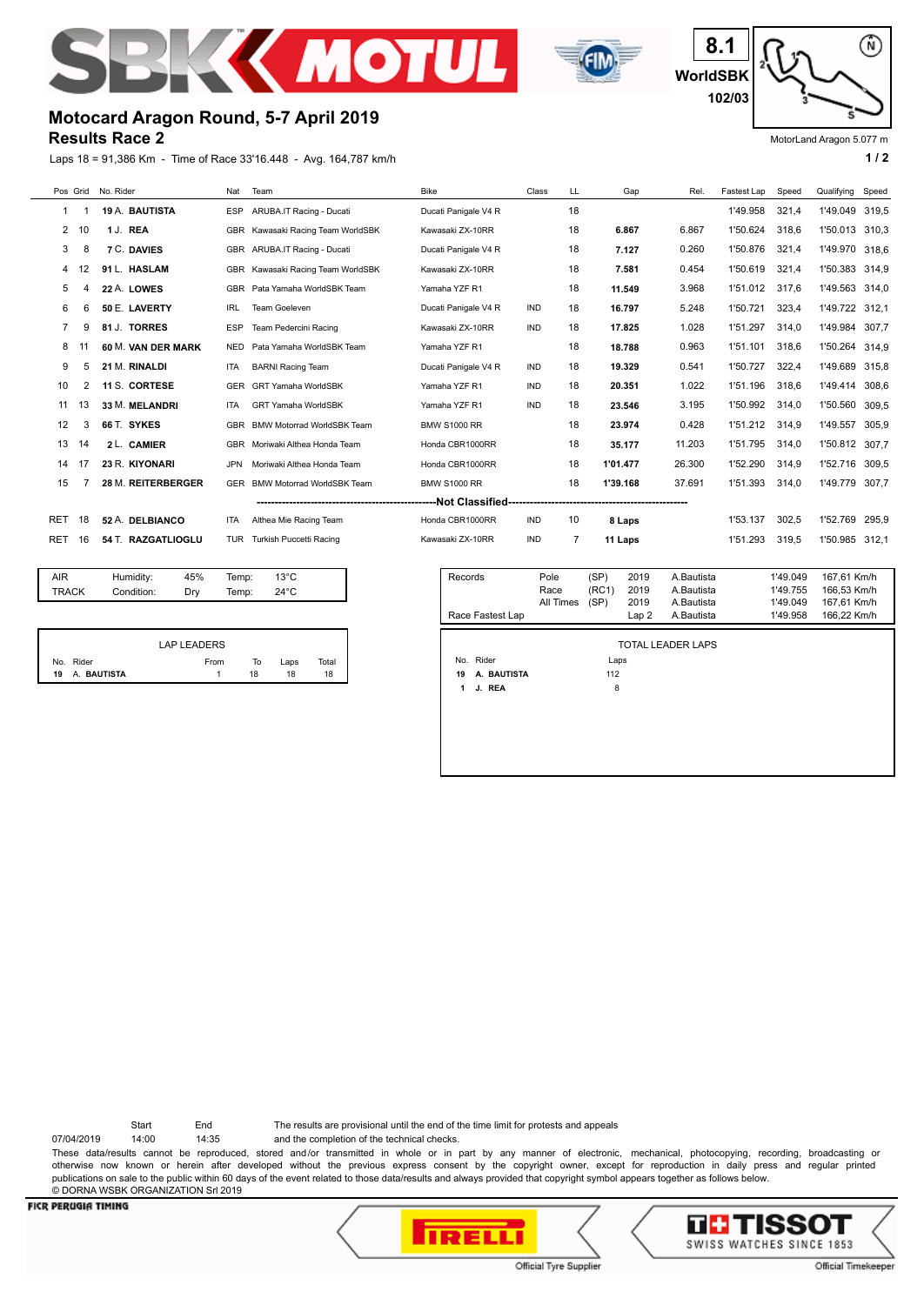





MotorLand Aragon 5.077 m

#### **2 / 2**

#### **Race Highlights** Time No. Rider No. Rider Description 13.57.56 Warm-up Lap Start 14.00.48 <br>14.01.38 52 Delbianco Ride Through 14.01.38 52 Delbianco<br>14.02.31 14.02.02.11 No Jump Start<br>14.02.11 Fotered Pits 14.06.29 52 Delbianco Entered Pits 14.13.45 23 Kiyonari Conthe Gravel - Re-Joined - Turn 14<br>14.15.26 54 Razgatlioglu Technical Problem - Turn 10 14.15.26 54 Razgatlioglu Technical Problem - Turn 10 14.16.09 54 Razgatlioglu<br>14.19.15 28 Reiterberger 14.19.15 28 Reiterberger Con Asphalt - Re-Joined - Turn 12<br>14.20.24 52 Delbianco Fritered Pits 52 Delbianco 14.21.03 52 Delbianco Retired<br>14.28.17 28 Reiterberger On Asp 14.28.17 28 Reiterberger On Asphalt - Re-Joined - Turn 5 End Of Session

**Motocard Aragon Round, 5-7 April 2019**

**Results Race 2**

Start End The results are provisional until the end of the time limit for protests and appeals

07/04/2019 14:00 14:35 and the completion of the technical checks. These data/results cannot be reproduced, stored and/or transmitted in whole or in part by any manner of electronic, mechanical, photocopying, recording, broadcasting or otherwise now known or herein after developed without the previous express consent by the copyright owner, except for reproduction in daily press and regular printed publications on sale to the public within 60 days of the event related to those data/results and always provided that copyright symbol appears together as follows below. © DORNA WSBK ORGANIZATION Srl 2019

#### **FICR PERUGIA TIMING**





Official Tyre Supplier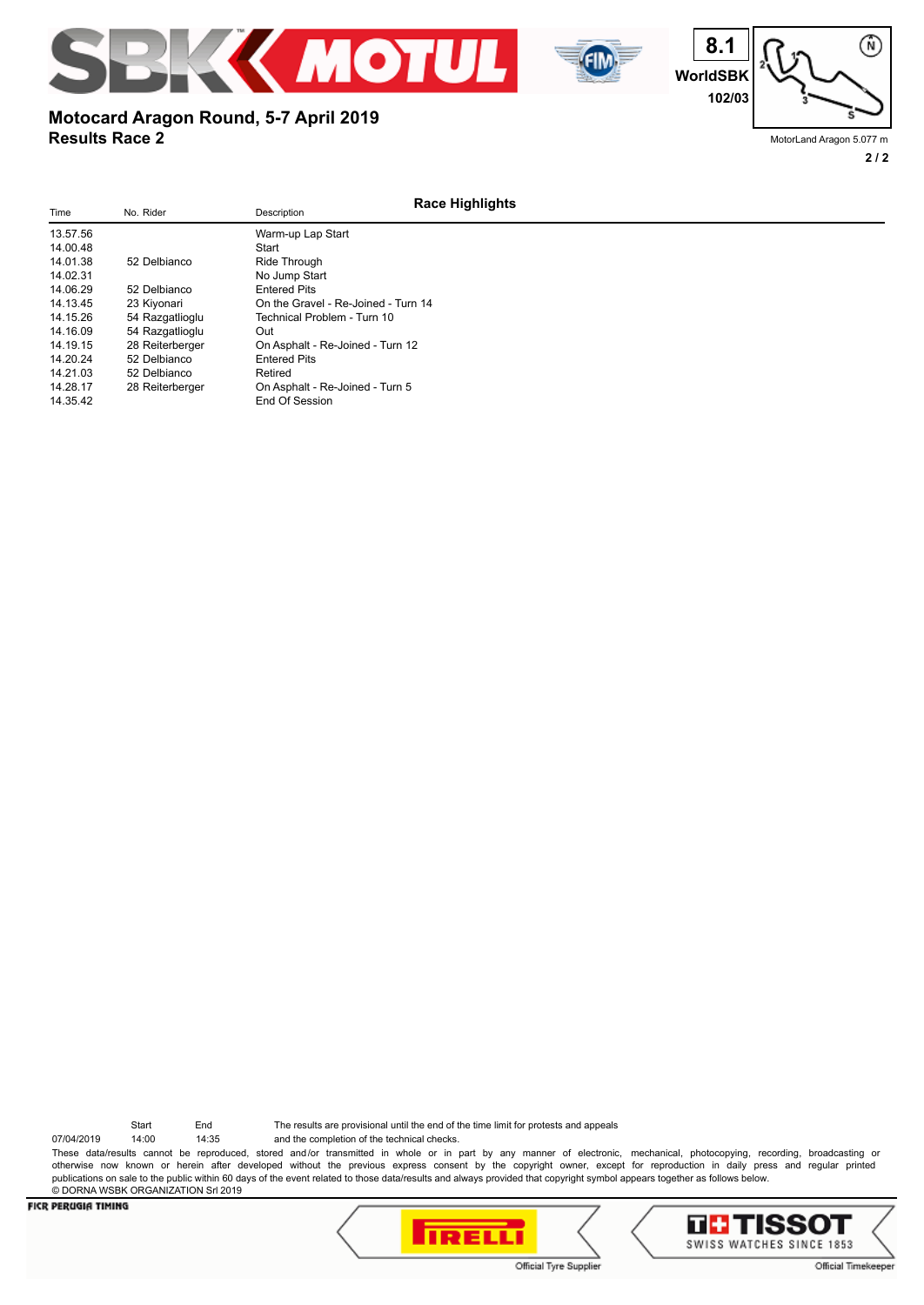



⋒ **7.1 WorldSBK 102/03**

MotorLand Aragon 5.077 m

### **Results Tissot Superpole Race Motocard Aragon Round, 5-7 April 2019**

Laps 10 = 50,770 Km - Time of Race 18'25.853 - Avg. 165,277 km/h **1 and 1 and 1 and 1 and 1 and 1 a** 1 a

| Pos Grid         |    | No. Rider          | Nat        | Team                              | <b>Bike</b>          | Class      | LL | Gap      | Rel.   | Fastest Lap | Speed | Qualifying     | Speed |
|------------------|----|--------------------|------------|-----------------------------------|----------------------|------------|----|----------|--------|-------------|-------|----------------|-------|
|                  |    | 19 A. BAUTISTA     | <b>ESP</b> | ARUBA.IT Racing - Ducati          | Ducati Panigale V4 R |            | 10 |          |        | 1'49.885    | 322.4 | 1'49.049       | 319.5 |
| $\overline{2}$   | 10 | 1 J. REA           |            | GBR Kawasaki Racing Team WorldSBK | Kawasaki ZX-10RR     |            | 10 | 5.791    | 5.791  | 1'50.132    | 319,5 | 1'50.013       | 310.3 |
| 3                |    | 22 A. LOWES        | <b>GBR</b> | Pata Yamaha WorldSBK Team         | Yamaha YZF R1        |            | 10 | 5.906    | 0.115  | 1'50.445    | 318.6 | 1'49.563       | 314.0 |
| 4                | 8  | 7 C. DAVIES        |            | GBR ARUBA.IT Racing - Ducati      | Ducati Panigale V4 R |            | 10 | 6.052    | 0.146  | 1'50.430    | 324.3 | 1'49.970       | 318.6 |
| 5                | 3  | 66 T. SYKES        | <b>GBR</b> | <b>BMW Motorrad WorldSBK Team</b> | <b>BMW S1000 RR</b>  |            | 10 | 9.217    | 3.165  | 1'50.754    | 314.9 | 1'49.557       | 305.9 |
| 6                | 6  | 50 E. LAVERTY      | <b>IRL</b> | Team Goeleven                     | Ducati Panigale V4 R | <b>IND</b> | 10 | 9.921    | 0.704  | 1'50.660    | 323,4 | 1'49.722 312.1 |       |
|                  |    | 91 L. HASLAM       | <b>GBR</b> | Kawasaki Racing Team WorldSBK     | Kawasaki ZX-10RR     |            | 10 | 10.221   | 0.300  | 1'50.798    | 322,4 | 1'50.383       | 314,9 |
| 8                | g  | 81 J. TORRES       | <b>ESP</b> | Team Pedercini Racing             | Kawasaki ZX-10RR     | <b>IND</b> | 10 | 11.961   | 1.740  | 1'51.136    | 314.0 | 1'49.984       | 307.7 |
| 9                | 2  | 11 S. CORTESE      | <b>GER</b> | <b>GRT Yamaha WorldSBK</b>        | Yamaha YZF R1        | <b>IND</b> | 10 | 13.712   | 1.751  | 1'50.878    | 315.8 | 1'49.414       | 308.6 |
| 10               | 16 | 54 T. RAZGATLIOGLU | TUR        | Turkish Puccetti Racing           | Kawasaki ZX-10RR     | <b>IND</b> | 10 | 14.218   | 0.506  | 1'50.900    | 314.9 | 1'50.985       | 312.1 |
| 11               | 13 | 33 M. MELANDRI     | <b>ITA</b> | <b>GRT Yamaha WorldSBK</b>        | Yamaha YZF R1        | <b>IND</b> | 10 | 19.481   | 5.263  | 1'51.249    | 313,0 | 1'50.560       | 309,5 |
| 12 <sup>12</sup> | 14 | 2 L. CAMIER        | <b>GBR</b> | Moriwaki Althea Honda Team        | Honda CBR1000RR      |            | 10 | 21.149   | 1.668  | 1'51.714    | 314,9 | 1'50.812       | 307.7 |
| 13               | 17 | 23 R. KIYONARI     | <b>JPN</b> | Moriwaki Althea Honda Team        | Honda CBR1000RR      |            | 10 | 27.041   | 5.892  | 1'52.388    | 318,6 | 1'52.716       | 309.5 |
| 14               | 18 | 52 A. DELBIANCO    | <b>ITA</b> | Althea Mie Racing Team            | Honda CBR1000RR      | <b>IND</b> | 10 | 43.317   | 16.276 | 1'53.127    | 303,4 | 1'52.769       | 295.9 |
| 15               | 11 | 60 M. VAN DER MARK | NED.       | Pata Yamaha WorldSBK Team         | Yamaha YZF R1        |            | 10 | 1'20.614 | 37.297 | 1'52.159    | 309,5 | 1'50.264 314,9 |       |
|                  |    |                    |            |                                   |                      |            |    |          |        |             |       |                |       |
| RET              |    | 28 M. REITERBERGER | <b>GER</b> | <b>BMW Motorrad WorldSBK Team</b> | <b>BMW S1000 RR</b>  |            | 5  | 5 Laps   |        | 1'51.353    | 315.8 | 1'49.779       | 307.7 |
| RET              | 5  | 21 M. RINALDI      | <b>ITA</b> | <b>BARNI Racing Team</b>          | Ducati Panigale V4 R | <b>IND</b> | 0  |          |        |             |       | 1'49.689       | 315.8 |
|                  |    |                    |            |                                   |                      |            |    |          |        |             |       |                |       |

| AIR<br><b>TRACK</b> | Humidity:<br>Condition: | 54%<br>Dry         | Temp:<br>Temp: | $10^{\circ}$ C<br>$17^{\circ}$ C |  |
|---------------------|-------------------------|--------------------|----------------|----------------------------------|--|
|                     |                         |                    |                |                                  |  |
|                     |                         | <b>LAP LEADERS</b> |                |                                  |  |

|                   | <b>LAP LEADERS</b> |    |      |       |
|-------------------|--------------------|----|------|-------|
| Rider<br>No.      | From               | То | Laps | Total |
| A. BAUTISTA<br>19 |                    | 10 | 10   | 10    |

| Records<br>Race Fastest Lap | Pole<br>Race<br>All Times | (SP)<br>(RC1)<br>(SP) | 2019<br>2019<br>2019<br>Lap2 | A.Bautista<br>A.Bautista<br>A Bautista<br>A.Bautista | 1'49.049<br>1'49.755<br>1'49.049<br>1'49.885 | 167,61 Km/h<br>166.53 Km/h<br>167.61 Km/h<br>166.33 Km/h |
|-----------------------------|---------------------------|-----------------------|------------------------------|------------------------------------------------------|----------------------------------------------|----------------------------------------------------------|
|                             |                           |                       |                              |                                                      |                                              |                                                          |
|                             |                           |                       |                              | TOTAL LEADER LAPS                                    |                                              |                                                          |
| No. Rider                   |                           | Laps                  |                              |                                                      |                                              |                                                          |
| A. BAUTISTA<br>19           |                           | 94                    |                              |                                                      |                                              |                                                          |
| J. REA<br>1                 |                           | 8                     |                              |                                                      |                                              |                                                          |
|                             |                           |                       |                              |                                                      |                                              |                                                          |
|                             |                           |                       |                              |                                                      |                                              |                                                          |
|                             |                           |                       |                              |                                                      |                                              |                                                          |
|                             |                           |                       |                              |                                                      |                                              |                                                          |

Start End The results are provisional until the end of the time limit for protests and appeals

07/04/2019 11:00 11:20 and the completion of the technical checks.

These data/results cannot be reproduced, stored and/or transmitted in whole or in part by any manner of electronic, mechanical, photocopying, recording, broadcasting or otherwise now known or herein after developed without the previous express consent by the copyright owner, except for reproduction in daily press and regular printed publications on sale to the public within 60 days of the event related to those data/results and always provided that copyright symbol appears together as follows below. © DORNA WSBK ORGANIZATION Srl 2019



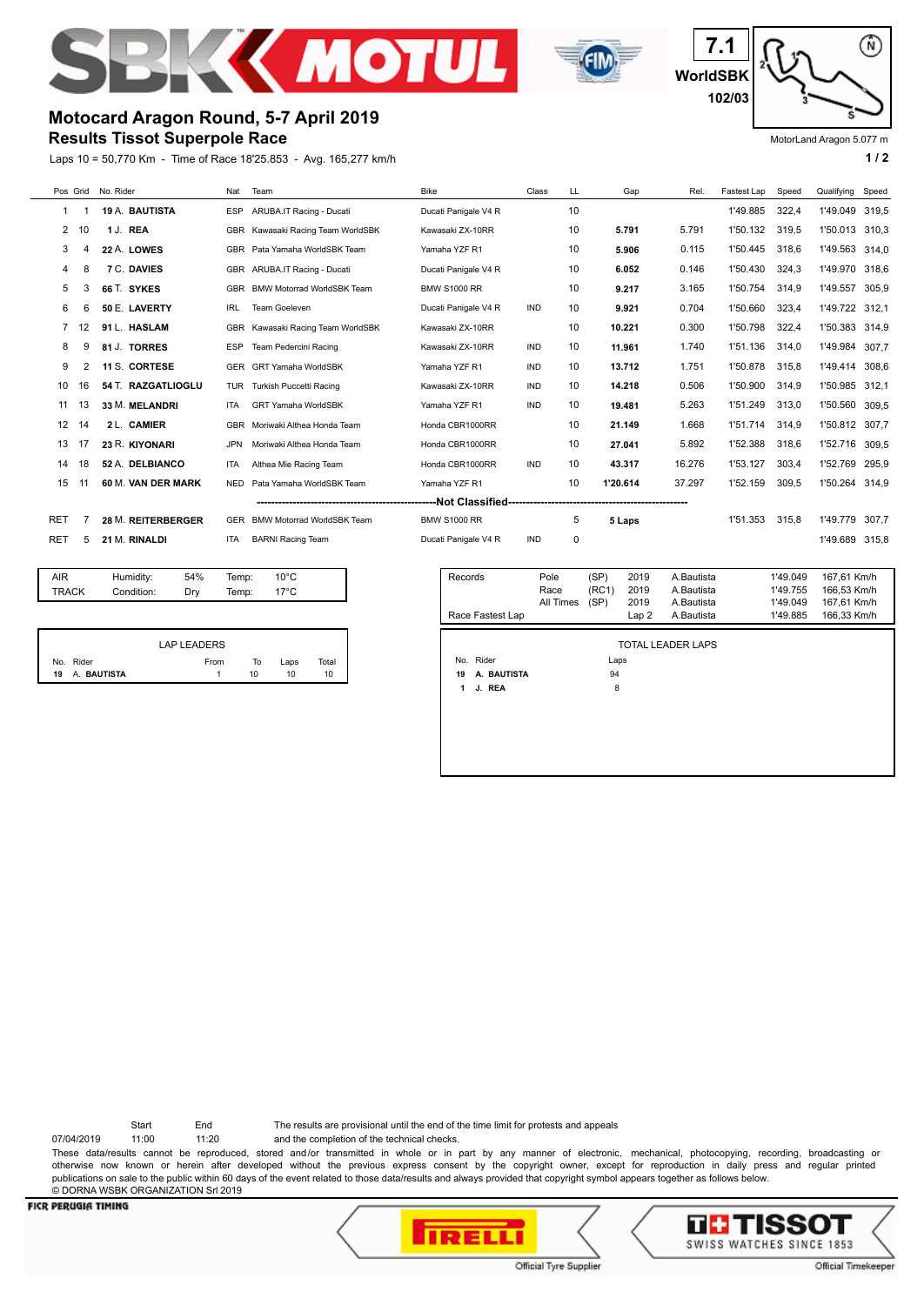





MotorLand Aragon 5.077 m

#### **2 / 2**

#### **Race Highlights** Time No. Rider No. Rider Description 10.57.57 Warm-up Lap Start<br>11.00.39 Start 11.00.39<br>11.00.59 21 Rinaldi 11.00.59 21 Rinaldi Crashed - Turn 1<br>11.00.59 60 van der Mark Crashed - Turn 1 11.000.59 60 van der Mark Crashed - Turn 1<br>121. Rinaldi - Cut 11.01.37 21 Rinaldi Out 11.01.56 60 van der Mark Re-joined<br>11.02.10 No Jump 11.02.10<br>11.02.22 21 Rinaldi 21 Medical Centre 11.02.22 21 Rinaldi Medical Centre<br>11.08.42 28 Reiterberger On Asphalt - Re 11.08.42 28 Reiterberger Con Asphalt - Re-Joined - Turn 3<br>11.10.21 28 Reiterberger Technical Problem - Finish Line Technical Problem - Finish Line 11.11.17 28 Reiterberger Out<br>11.20.43 End End Of Session

**Results Tissot Superpole Race**

**Motocard Aragon Round, 5-7 April 2019**

Start End The results are provisional until the end of the time limit for protests and appeals

07/04/2019 11:00 11:20 and the completion of the technical checks. These data/results cannot be reproduced, stored and/or transmitted in whole or in part by any manner of electronic, mechanical, photocopying, recording, broadcasting or otherwise now known or herein after developed without the previous express consent by the copyright owner, except for reproduction in daily press and regular printed publications on sale to the public within 60 days of the event related to those data/results and always provided that copyright symbol appears together as follows below. © DORNA WSBK ORGANIZATION Srl 2019



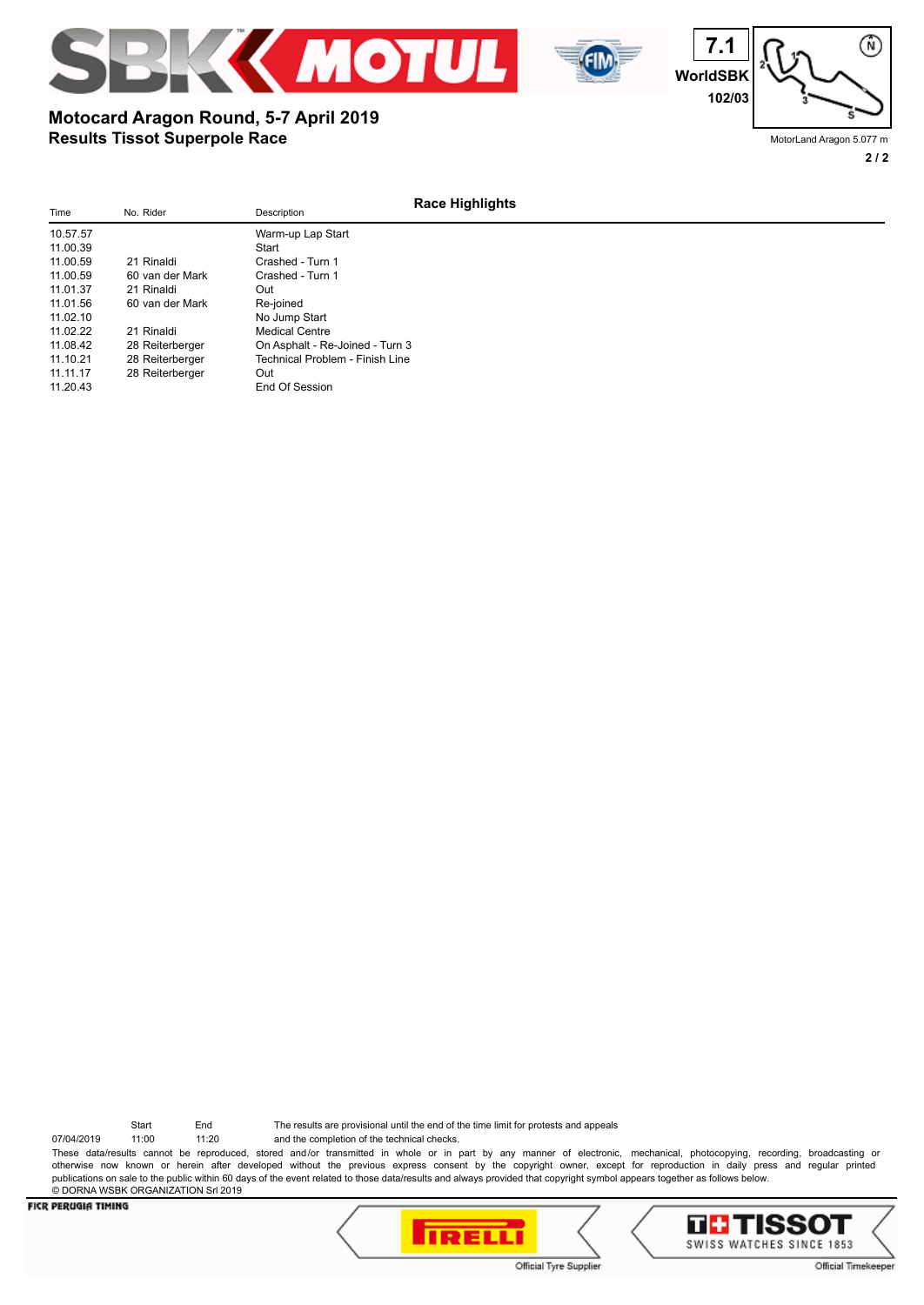# **FIM WORLD CHAMPIONS**

**RSPO** 



PF

#### **Results Race**

Laps 16 = 81,232 Km - Time of Race 30'54.791 - Avg. 157,665 km/h **1 0** and the state of the state of the state of the state of the state of the state of the state of the state of the state of the state of the state of the



MotorLand Aragon 5.077 m

|              | Pos Grid | No. Rider                             | Nat            | Team                                  | <b>Bike</b>      | Class        | LL | Gap                          | Rel.                   | Fastest Lap | Speed                | Qualifying                 | Speed |
|--------------|----------|---------------------------------------|----------------|---------------------------------------|------------------|--------------|----|------------------------------|------------------------|-------------|----------------------|----------------------------|-------|
| 1            | 3        | 21 R. KRUMMENACHER                    | SUI            | BARDAHL Evan Bros. WorldSSP Team      | Yamaha YZF R6    |              | 16 |                              |                        | 1'55.173    | 279.1                | 1'54.227 274.1             |       |
| 2            | 6        | 3 R. DE ROSA                          | <b>ITA</b>     | MV AGUSTA Reparto Corse               | MV Agusta F3 675 |              | 16 | 0.094                        | 0.094                  | 1'55.003    | 281.3                | 1'54.436                   | 277,6 |
| 3            | 2        | 64 F. CARICASULO                      | <b>ITA</b>     | BARDAHL Evan Bros, WorldSSP Team      | Yamaha YZF R6    |              | 16 | 0.158                        | 0.064                  | 1'55.160    | 279.8                | 1'54.091                   | 270.7 |
| 4            |          | 36 T. GRADINGER                       | AUT            | Kallio Racing                         | Yamaha YZF R6    |              | 16 | 0.732                        | 0.574                  | 1'55.190    | 279,8                | 1'53.972 272,7             |       |
| 5            | 4        | 16 J. CLUZEL                          | <b>FRA</b>     | GMT94 YAMAHA                          | Yamaha YZF R6    |              | 16 | 3.312                        | 2.580                  | 1'55.324    | 279,1                | 1'54.361                   | 271,4 |
| 6            | 8        | 94 C. PEROLARI                        | <b>FRA</b>     | GMT94 YAMAHA                          | Yamaha YZF R6    |              | 16 | 12.626                       | 9.314                  | 1'55.595    | 276,9                | 1'54.774                   | 268.7 |
| 7            | 7        | 44 L. MAHIAS                          | <b>FRA</b>     | Kawasaki Puccetti Racing              | Kawasaki ZX-6R   |              | 16 | 12.890                       | 0.264                  | 1'55.697    | 277.6                | 1'54.446                   | 268.0 |
| 8            | 9        | 78 H. OKUBO                           | <b>JPN</b>     | Kawasaki Puccetti Racing              | Kawasaki ZX-6R   |              | 16 | 12.996                       | 0.106                  | 1'55.911    | 279.8                | 1'54.894                   | 278.4 |
| 9            | 13       | 11 K. SMITH                           | GBR            | Team Pedercini Racing                 | Kawasaki ZX-6R   | ESS          | 16 | 14.331                       | 1.335                  | 1'55.966    | 275,5                | 1'55.639                   | 270.0 |
| 10           | 5        | 32   VINALES                          | <b>ESP</b>     | Kallio Racing                         | Yamaha YZF R6    |              | 16 | 17.653                       | 3.322                  | 1'56.226    | 279,1                | 1'54.392 274,8             |       |
| 11           | 15       | 56 P. SEBESTYEN                       | HUN            | CIA Landlord Insurance Honda          | Honda CBR600RR   |              | 16 | 22.995                       | 5.342                  | 1'56.465    | 277,6                | 1'55.924                   | 273,4 |
| 12           | 18       | 95 J. DANILO                          | FRA            | CIA Landlord Insurance Honda          | Honda CBR600RR   |              | 16 | 23.111                       | 0.116                  | 1'56.733    | 276,9                | 1'56.556                   | 272.0 |
| 13           | 14       | 22 F. FULIGNI                         | <b>ITA</b>     | MV AGUSTA Reparto Corse               | MV Agusta F3 675 |              | 16 | 23.425                       | 0.314                  | 1'56.596    | 277.6                | 1'55.690                   | 270.7 |
| 14           | 17       | 84 L. CRESSON                         | <b>BEL</b>     | Kallio Racing                         | Yamaha YZF R6    |              | 16 | 27.440                       | 4.015                  | 1'56.726    | 280,5                | 1'56.311                   | 274.1 |
| 15           | 20       | <b>6 M. HERRERA</b>                   | <b>ESP</b>     | <b>MS Racing</b>                      | Yamaha YZF R6    |              | 16 | 29.392                       | 1.952                  | 1'56.505    | 285.0                | 1'56.715                   | 270,7 |
| 16           | 19       | 30 G. VAN STRAALEN                    | NED            | <b>EAB Racing Team</b>                | Kawasaki ZX-6R   |              | 16 | 49.383                       | 19.991                 | 1'58.003    | 274,8                | 1'56.631                   | 268,7 |
| 17           | 10       | 38 H. SOOMER                          | EST            | <b>MPM WILSport Racedays</b>          | Honda CBR600RR   |              | 16 | 51.864                       | 2.481                  | 1'55.856    | 272,7                | 1'55.280                   | 263,4 |
| 18           | 23       | 4 C. STANGE                           | GER            | GEMAR - Ciociaria Corse WorldSSP Team | Honda CBR600RR   |              | 16 | 55.682                       | 3.818                  | 1'58.369    | 272,7                | 1'58.236                   | 266,0 |
| 19           | 24       | 15 A. COPPOLA                         | <b>ITA</b>     | GEMAR - Ciociaria Corse WorldSSP Team | Honda CBR600RR   |              | 16 | 1'09.679                     | 13.997                 | 1'58.647    | 274.8                | 1'58.254                   | 268.0 |
|              |          |                                       |                |                                       |                  |              |    |                              |                        |             |                      |                            |       |
| RET          | 16       | 74 J. VAN SIKKELERUS                  | NED            | <b>MPM WILSport Racedays</b>          | Honda CBR600RR   |              | 15 | 1 Lap                        |                        | 1'56.821    | 280.5                | 1'55.938                   | 271,4 |
| RET          | 21       | 48 X. NAVAND                          | <b>FRA</b>     | DK MOTORSPORT                         | Yamaha YZF R6    | <b>ESS</b>   | 15 | 1 Lap                        |                        | 1'58.447    | 269.3                | 1'56.775                   | 259.6 |
| RET          | 11       | 86 A. BADOVINI                        | ITA            | Team Pedercini Racing                 | Kawasaki ZX-6R   |              | 10 | 6 Laps                       |                        | 1'56.845    | 270.0                | 1'55.591                   | 267,3 |
| RET          | 22       | 10 N. CALERO                          | <b>ESP</b>     | Orelac Racing VerdNatura              | Kawasaki ZX-6R   |              | 6  | 10 Laps                      |                        | 1'58.445    | 274,8                | 1'57.066                   | 268,0 |
| RET          | 25       | 67 G. MATERN                          | <b>FRA</b>     | Flembbo Leader Team                   | Kawasaki ZX-6R   | ESS          | 5  | 11 Laps                      |                        | 2'03.962    | 260.2                | 2'01.101                   | 251,7 |
|              |          |                                       |                |                                       |                  |              |    |                              |                        |             |                      |                            |       |
| AIR<br>TRACK |          | 47%<br>Humidity:<br>Condition:<br>Dry | Temp:<br>Temp: | $12^{\circ}$ C<br>$21^{\circ}$ C      | Records          | Pole<br>Race |    | (QP)<br>2015<br>(RC)<br>2015 | J.Cluzel<br>P.Jacobsen |             | 1'53.138<br>1'54.605 | 161,55 Km/h<br>159,48 Km/h |       |

| <b>TRACK</b> | Condition: | Dry | Temp: | $21^{\circ}$ C |
|--------------|------------|-----|-------|----------------|
|              |            |     |       |                |
|              |            |     |       |                |

|     |                        | <b>LAP LEADERS</b> |    |      |       |
|-----|------------------------|--------------------|----|------|-------|
| No. | Rider                  | From               | To | Laps | Total |
| 64  | F. CARICASULO          |                    | 9  | g    |       |
| 36  | <b>T. GRADINGER</b>    | 10                 | 11 |      |       |
| 64  | F. CARICASULO          | 12                 | 14 | 3    | 12    |
| 3   | R. DE ROSA             | 15                 | 15 |      |       |
| 21  | <b>R. KRUMMENACHER</b> | 16                 | 16 |      |       |

| Records<br>Race Fastest Lap       | Pole<br>Race<br>All Times | (QP)<br>(RC)<br>(QP) | 2015<br>2015<br>2015<br>Lap 7 | J.Cluzel<br>P.Jacobsen<br>J.Cluzel<br>R.De Rosa | 1'53.138<br>1'54.605<br>1'53.138<br>1'55.003 | 161,55 Km/h<br>159,48 Km/h<br>161,55 Km/h<br>158.93 Km/h |
|-----------------------------------|---------------------------|----------------------|-------------------------------|-------------------------------------------------|----------------------------------------------|----------------------------------------------------------|
|                                   |                           |                      |                               |                                                 |                                              |                                                          |
| No. Rider                         |                           | Laps                 |                               | TOTAL LEADER LAPS                               |                                              |                                                          |
| <b>F. CARICASULO</b><br>64        |                           | 15                   |                               |                                                 |                                              |                                                          |
| 21<br><b>R. KRUMMENACHER</b>      |                           | 12                   |                               |                                                 |                                              |                                                          |
| <b>GRADINGER</b><br>36<br>Т.      |                           | 3                    |                               |                                                 |                                              |                                                          |
| 3<br>R. DE ROSA                   |                           | 1                    |                               |                                                 |                                              |                                                          |
| <b>VAN SIKKELERUS</b><br>74<br>J. |                           | 1                    |                               |                                                 |                                              |                                                          |
|                                   |                           |                      |                               |                                                 |                                              |                                                          |

Start End The results are provisional until the end of the time limit for protests and appeals

07/04/2019 12:16 12:49 and the completion of the technical checks.

These data/results cannot be reproduced, stored and/or transmitted in whole or in part by any manner of electronic, mechanical, photocopying, recording, broadcasting or otherwise now known or herein after developed without the previous express consent by the copyright owner, except for reproduction in daily press and regular printed publications on sale to the public within 60 days of the event related to those data/results and always provided that copyright symbol appears together as follows below. © DORNA WSBK ORGANIZATION Srl 2019



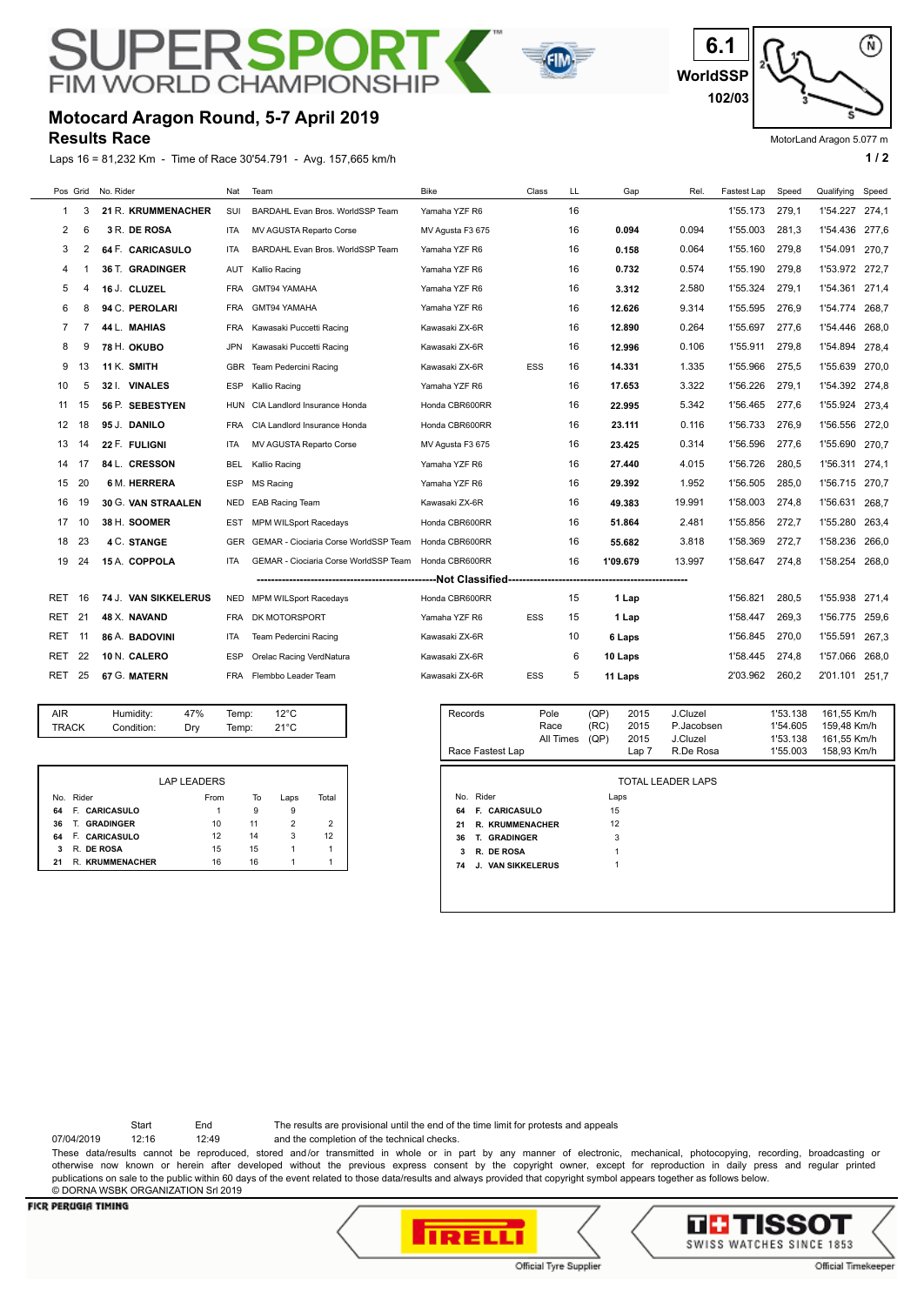**WorldSSP**

**6.1**

# **102/03**

# **Results Race Motocard Aragon Round, 5-7 April 2019**

**FIM WORLD CHAMPIONS** 

**SUPERSPORT** 

MotorLand Aragon 5.077 m

**2 / 2**

⋒

#### **Race Highlights** Time No. Rider No. Rider Description 12.12.21 56 Sebestyen Will start the race from the back of the grid (tyre pressure) Warm-up Lap Start<br>Start 12.16.03<br>12.17.30 30 van Straalen 12.17.30 30 van Straalen On Asphalt - Re-Joined - Turn 12 12.17.30 32 Vinales On Asphalt - Re-Joined - Turn 12 12.17.48 No Jump Start<br>12.20.10 67 Matern Entered Pits 12.20.10 67 Matern Entered Pits<br>12.22.09 86 Badovini On Asphalt -12.22.09 86 Badovini Con Asphalt - Re-Joined - Turn 16<br>10 Calero - Technical Problem - Turn 9 12.29.10 10 Calero Technical Problem - Turn 9 12.29.36 10 Calero Out 12.29.43 15 Coppola On Asphalt - Re-Joined - Turn 12 12.32.01 94 Perolari On Asphalt - Re-Joined - Turn 1 12.32.11 67 Matern Entered Pits 12.35.25 48 Navand On Asphalt - Re-Joined - Turn 12 12.37.03 67 Matern<br>12.38.09 86 Badovini Technical Problem - Turn 16 12.38.59 86 Badovini Out 12.39.38 30 van Straalen On Asphalt - Re-Joined - Turn 12 12.42.03 84 Cresson On Asphalt - Re-Joined - Turn 3 12.46.01 38 Soomer Crashed - Turn 7<br>12.46.22 38 Soomer Re-joined 12.46.38 Soomer Re-joined<br>12.4 van Sikkelerus Crashed - Turn 13 12.47.04 74 van Sikkelerus 12.47.52 48 Navand Crashed - Turn 16 12.49.24 End Of Session

Start End The results are provisional until the end of the time limit for protests and appeals

07/04/2019 12:16 12:49 and the completion of the technical checks. These data/results cannot be reproduced, stored and/or transmitted in whole or in part by any manner of electronic, mechanical, photocopying, recording, broadcasting or otherwise now known or herein after developed without the previous express consent by the copyright owner, except for reproduction in daily press and regular printed publications on sale to the public within 60 days of the event related to those data/results and always provided that copyright symbol appears together as follows below. © DORNA WSBK ORGANIZATION Srl 2019



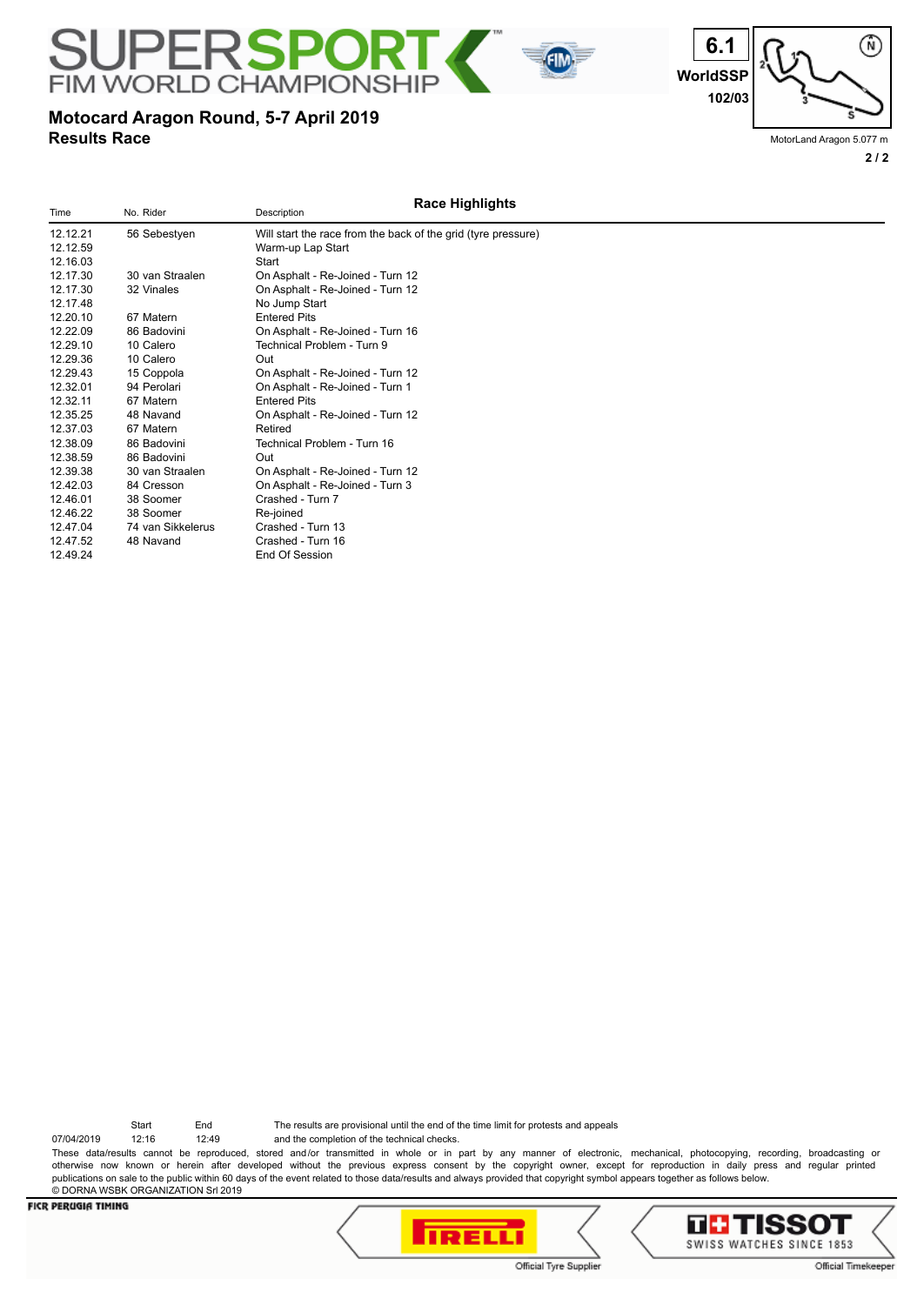# SUPERSPORT300

# **Motocard Aragon Round, 5-7 April 2019**

**Results Race**

Laps 11 = 55,847 Km - Time of Race 23'38.997 - Avg. 141,684 km/h **1 and 2 1 and 2 1 a 1 a 1 a 1 a 1 a 1 a 1 a 1 a 1 a 1 a 1 a 1 a 1 a 1 a 1 a 1 a 1 a 1 a 1 a 1 a 1 a 1 a 1 a** 

**WorldSSP300 11.1 116/01**

E

MotorLand Aragon 5.077 m

⋒

|     |                     | Pos Grid | No. Rider                             | Nat            | Team                                                        | Bike                | Class | LL                        | Gap                              | Rel.                     | Fastest Lap    | Speed                | Qualifying                 | Speed |
|-----|---------------------|----------|---------------------------------------|----------------|-------------------------------------------------------------|---------------------|-------|---------------------------|----------------------------------|--------------------------|----------------|----------------------|----------------------------|-------|
|     | 1                   | -1       | 18 M. GONZALEZ                        | <b>ESP</b>     | Kawasaki ParkinGO Team                                      | Kawasaki Ninja 400  | Α     | 11                        |                                  |                          | 2'08.497       | 213,4                | 2'06.938 207,3             |       |
|     | 2                   | 3        | 64 H. DE CANCELLIS                    | FRA            | Team Trasimeno                                              | Yamaha YZF-R3       | Α     | 11                        | 0.058                            | 0.058                    | 2'08.042       | 211,8                | 2'07.532 203,0             |       |
|     | 3                   | 15       | 95 S. DEROUE                          | <b>NED</b>     | Kawasaki MOTOPORT                                           | Kawasaki Ninja 400  | B     | 11                        | 0.494                            | 0.436                    | 2'07.674       | 212,6                | 2'08.251                   | 207,3 |
|     | 4                   | 9        | 41 J. JAHNIG                          | GER            | Freudenberg KTM Junior Team                                 | <b>KTM RC 390 R</b> | Α     | 11                        | 0.545                            | 0.051                    | 2'08.302       | 214,7                | 2'08.076                   | 206,5 |
|     | 5                   | 5        | 25 A. VERDOÏA                         | <b>FRA</b>     | BCD Yamaha MS Racing                                        | Yamaha YZF-R3       | B     | 11                        | 0.767                            | 0.222                    | 2'07.681       | 215,1                | 2'07.690                   | 200,4 |
|     | 6                   | 8        | 72 V. STEEMAN                         | NED            | Freudenberg KTM Junior Team                                 | <b>KTM RC 390 R</b> | B     | 11                        | 0.865                            | 0.098                    | 2'08.056       | 217,7                | 2'07.922 204,2             |       |
|     | 7                   | 14       | 28 O. BONOLI                          | ITA            | Team Trasimeno                                              | Yamaha YZF-R3       | Α     | 11                        | 0.891                            | 0.026                    | 2'08.078       | 208,9                | 2'08.235 200,7             |       |
|     | 8                   | 10       | 88 B. IERACI                          | ITA            | Kawasaki GP Project                                         | Kawasaki Ninja 400  | в     | 11                        | 2.364                            | 1.473                    | 2'07.915       | 216,0                | 2'08.076 207,3             |       |
|     | 9                   | 22       | 17 K. MEUFFELS                        | <b>NED</b>     | Freudenberg KTM WorldSSP Team                               | <b>KTM RC 390 R</b> | Α     | 11                        | 2.477                            | 0.113                    | 2'07.625       | 213,9                | 2'08.702 204.9             |       |
|     | 10                  | 12       | 97 M. KAPPLER                         | GER            | Freudenberg KTM WorldSSP Team                               | KTM RC 390 R        | В     | 11                        | 2.544                            | 0.067                    | 2'07.783       | 213,4                | 2'08.148                   | 206,5 |
|     | 11                  | 18       | <b>6 R. SCHOTMAN</b>                  | <b>NED</b>     | Kawasaki MOTOPORT                                           | Kawasaki Ninja 400  | Α     | 11                        | 3.039                            | 0.495                    | 2'08.175       | 213,9                | 2'08.590                   | 207,7 |
|     | 12                  | -7       | 3 M. PEDENEAU                         | <b>FRA</b>     | Team MHP Racing-Patrick Pons                                | Yamaha YZF-R3       | B     | 11                        | 3.043                            | 0.004                    | 2'08.259       | 214,3                | 2'07.815 204,9             |       |
|     | 13                  | 20       | 27 F. ROVELLI                         | ITA            | Kawasaki ParkinGO Team                                      | Kawasaki Ninja 400  | B     | 11                        | 3.268                            | 0.225                    | 2'07.965       | 213,9                | 2'08.638                   | 206,5 |
|     | 14                  | 16       | 22 N. KALININ                         | <b>UKR</b>     | Nutec - RT Motorsports by SKM - Kawasaki                    | Kawasaki Ninja 400  | Α     | 11                        | 3.392                            | 0.124                    | 2'08.127       | 212,2                | 2'08.425                   | 207,3 |
|     | 15                  | 19       | 8 M. PEREZ                            | ESP            | Scuderia Maranga Racing                                     | Kawasaki Ninja 400  | Α     | 11                        | 3.395                            | 0.003                    | 2'08.185       | 211,8                | 2'08.633                   | 198,9 |
|     | 16                  | 32       | 69 J. BUIS                            | <b>NED</b>     | MTM Racing Team                                             | Kawasaki Ninja 400  | в     | 11                        | 4.141                            | 0.746                    | 2'07.694       | 216,4                | 2'09.330                   | 202,2 |
|     | 17                  | 26       | 13 D. IOZZO                           | <b>RSA</b>     | Nutec - RT Motorsports by SKM - Kawasaki                    | Kawasaki Ninja 400  | Α     | 11                        | 4.368                            | 0.227                    | 2'07.774       | 210,5                | 2'08.832 200,0             |       |
|     | 18                  | 6        | 5 G. ERILL                            | <b>ESP</b>     | DEZA - BOX 77 Racing                                        | Kawasaki Ninja 400  | Α     | 11                        | 6.129                            | 1.761                    | 2'08.476       | 211,8                | 2'07.726 202,2             |       |
|     | 19                  | 29       | 71 T. EDWARDS                         | AUS            | Kawasaki ParkinGO Team                                      | Kawasaki Ninja 400  | Α     | 11                        | 6.135                            | 0.006                    | 2'07.663       | 213,4                | 2'09.250                   | 200,4 |
|     | 20                  | 21       | 36 B. NEILA                           | <b>ESP</b>     | <b>BCD Yamaha MS Racing</b>                                 | Yamaha YZF-R3       | B     | 11                        | 6.347                            | 0.212                    | 2'08.321       | 213,4                | 2'08.661                   | 202,6 |
|     | 21                  | 11       | 99 F. GOMEZ                           | <b>ESP</b>     | DS Junior Team                                              | Kawasaki Ninja 400  | B     | 11                        | 10.260                           | 3.913                    | 2'08.517       | 211,8                | 2'08.127                   | 206,9 |
|     | 22                  | 34       | <b>7 E. TOM KAWAKAMI</b>              | <b>BRA</b>     | <b>BCD Yamaha MS Racing</b>                                 | Yamaha YZF-R3       | Α     | 11                        | 10.412                           | 0.152                    | 2'08.488       | 210,9                | 2'09.528                   | 204,9 |
|     | 23                  | 28       | 11 K. ARDUINI                         | ITA            | 2R Racing Team                                              | Kawasaki Ninja 400  | Α     | 11                        | 17.357                           | 6.945                    | 2'09.049       | 210,1                | 2'09.244                   | 201,1 |
|     | 24                  | 33       | 44 T. BRAMICH                         | AUS            | Carl Cox-RT Motorsports by SKM-Kawasaki Kawasaki Ninja 400  |                     | В     | 11                        | 23.896                           | 6.539                    | 2'09.272       | 212,2                | 2'09.369                   | 206,9 |
|     | 25                  | 24       | 42 M. GARCIA                          | ESP            | DS Junior Team                                              | Kawasaki Ninja 400  | Α     | 11                        | 23.915                           | 0.019                    | 2'09.367       | 209,7                | 2'08.822                   | 204,5 |
|     | 26                  | 30       | <b>15 M. BASTIANELLI</b>              | ITA            | Prodina IRCOS Kawasaki                                      | Kawasaki Ninja 400  | Α     | 11                        | 36.500                           | 12.585                   | 2'10.930       | 204,2                | 2'09.277                   | 203,8 |
|     | 27                  | 43       | 78 J. FORAY                           | <b>FRA</b>     | Prodina IRCOS Kawasaki                                      | Kawasaki Ninja 400  | B     | 11                        | 36.510                           | 0.010                    | 2'10.788       | 212,2                | 2'10.354 201,5             |       |
|     |                     |          |                                       |                |                                                             |                     |       |                           |                                  |                          |                |                      |                            |       |
| RET |                     | 23       | 20 D. LOUREIRO                        | <b>RSA</b>     | Nutec - RT Motorsports by SKM - Kawasaki Kawasaki Ninja 400 |                     | В     | 10                        | 1 Lap                            |                          | 2'08.637       | 210,9                | 2'08.717                   | 204,5 |
| RET |                     | 17       | 14 E. DE LA VEGA                      | <b>FRA</b>     | Flembbo Leader Team                                         | Kawasaki Ninja 400  | B     | 8                         | 3 Laps                           |                          | 2'07.955       | 203,4                | 2'08.457                   | 205,7 |
| RET |                     | 27       | 66 D. OTTEN                           | <b>NED</b>     | MTM Racing Team                                             | Kawasaki Ninja 400  | Α     | 7                         | 4 Laps                           |                          | 2'08.170       | 213,4                | 2'08.847                   | 208,1 |
| RET |                     | 25       | 47 F. HERNANDEZ MOYANŒSP              |                | BCD Yamaha MS Racing                                        | Yamaha YZF-R3       | Α     | 6                         | 5 Laps                           |                          | 2'08.167       | 213,0                | 2'08.826                   | 203,8 |
| RET |                     | 13       | 1 A. CARRASCO                         | <b>ESP</b>     | Kawasaki Provec WorldSSP300                                 | Kawasaki Ninja 400  | Α     | 5                         | 6 Laps                           |                          | 2'07.487       | 216,9                | 2'08.223                   | 208,1 |
| RET |                     | 2        | 55 G. HENDRA PRATAMA                  | INA            | Semakin Di Depan Biblion Motoxracing                        | Yamaha YZF-R3       | Α     | 3                         | 8 Laps                           |                          | 2'08.667       | 204,2                | 2'06.958                   | 203,4 |
|     | RET                 | 36       | 54 B. SOFUOGLU                        | TUR            | Turkish Puccetti Racing by TSM                              | Kawasaki Ninja 400  | B     | 3                         | 8 Laps                           |                          | 2'09.699       | 208,1                | 2'09.617 198,5             |       |
|     | RET 39              |          | 65 J. FACCO                           | ITA            | Semakin Di Depan Biblion Motoxracing                        | Yamaha YZF-R3       | B     | 3                         | 8 Laps                           |                          | 2'10.076 206,5 |                      | 2'09.878 199,6             |       |
| RET |                     | 4        | 16 M. LUNA BAYEN                      | <b>ESP</b>     | Kawasaki GP Project                                         | Kawasaki Ninja 400  | Α     | 1                         | 10 Laps                          |                          |                | 209,3                | 2'07.655 206,5             |       |
|     |                     |          |                                       |                |                                                             |                     |       |                           |                                  |                          |                |                      |                            |       |
|     | AIR<br><b>TRACK</b> |          | Humidity:<br>43%<br>Condition:<br>Dry | Temp:<br>Temp: | $14^{\circ}$ C<br>$26^{\circ}$ C                            | Records             |       | Pole<br>Race              | (QP)<br>2019<br>(RC)<br>2018     | M.Gonzalez<br>K.Meuffels |                | 2'06.938<br>2'08.510 | 143,99 Km/h<br>142,22 Km/h |       |
|     |                     |          |                                       |                |                                                             | Race Fastest Lap    |       | All Times<br>(New Record) | (QP)<br>2019<br>Lap <sub>2</sub> | M.Gonzalez<br>A.Carrasco |                | 2'06.938<br>2'07.487 | 143,99 Km/h<br>143,37 Km/h |       |

07/04/2019 15:16 15:41 and the completion of the technical checks. Start End The results are provisional until the end of the time limit for protests and appeals

These data/results cannot be reproduced, stored and/or transmitted in whole or in part by any manner of electronic, mechanical, photocopying, recording, broadcasting or otherwise now known or herein after developed without the previous express consent by the copyright owner, except for reproduction in daily press and regular printed publications on sale to the public within 60 days of the event related to those data/results and always provided that copyright symbol appears together as follows below. © DORNA WSBK ORGANIZATION Srl 2019